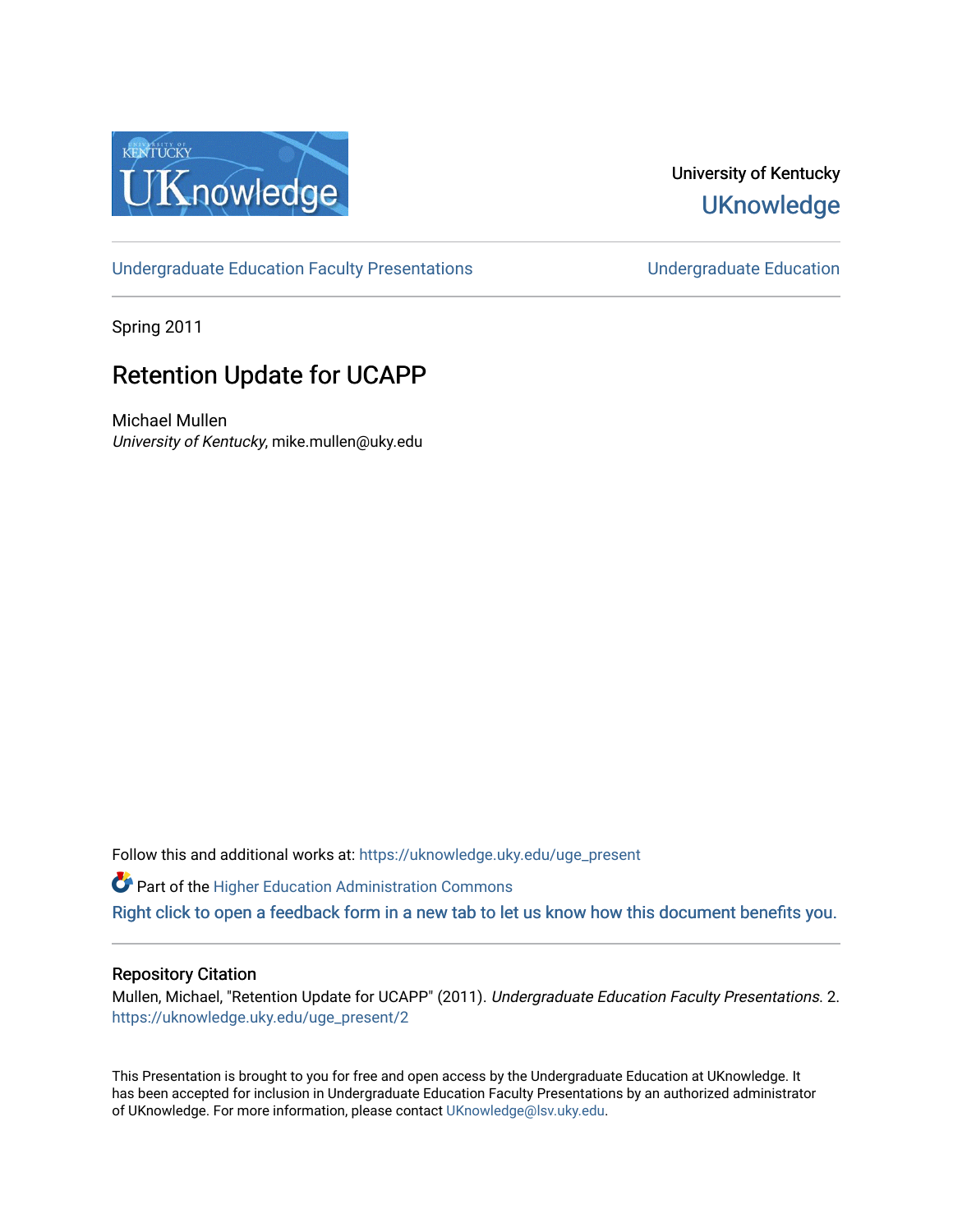## Retention Update for UCAPP

Mike Mullen Associate Provost Division of Undergraduate Education

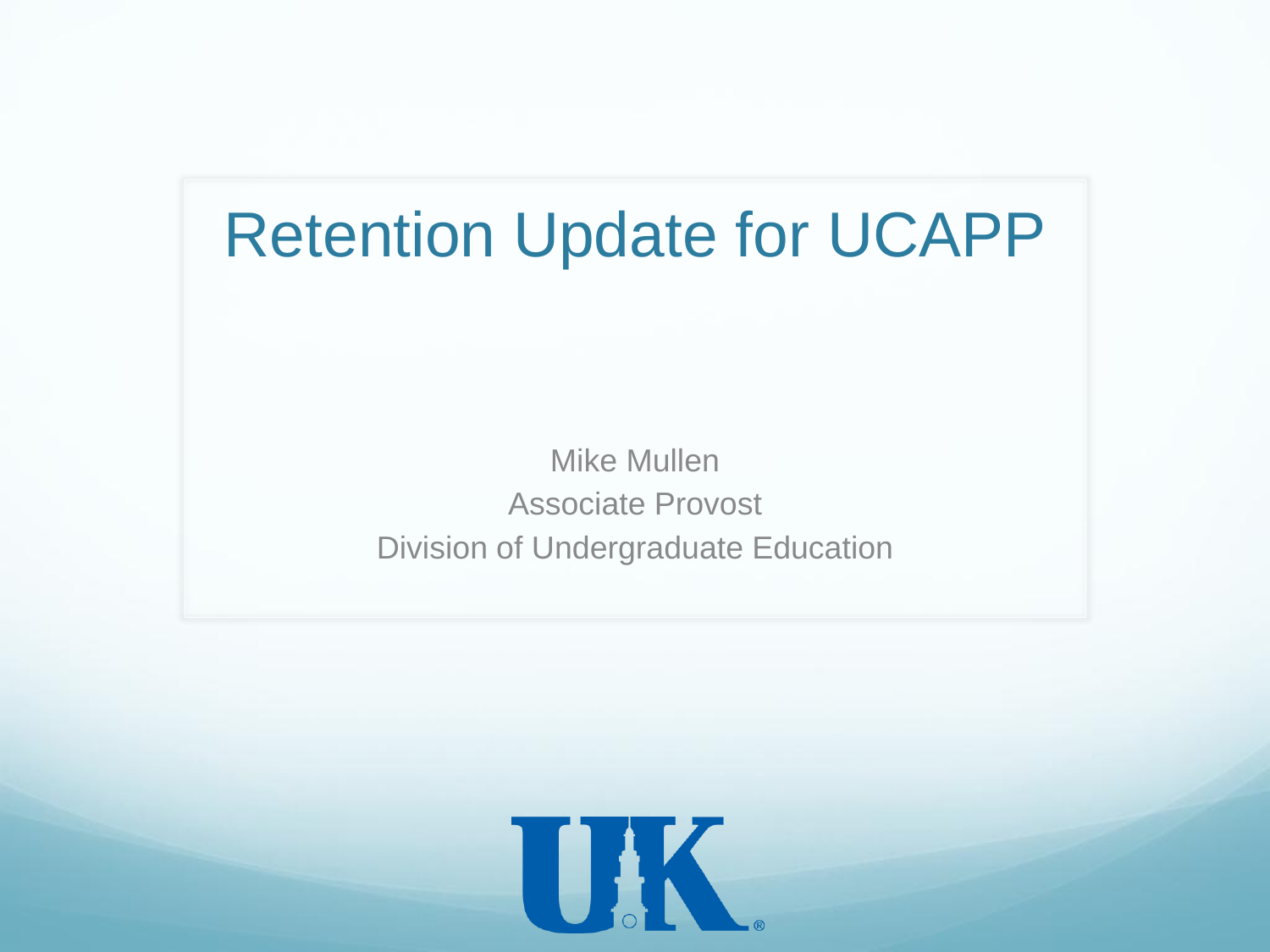## Institutional Interest in Retention and Graduation Rates

- Flashback to 2005 2007
- Top 20 Business Plan do more by 2020
	- Increase overall enrollments by up to 7000
	- Increase graduation rates to 72%
- 4118 Undergraduates admitted in 2006 (+7.7%)
- 2007 One year retention rate dropped 76.4%
- Provost declared "War on Attrition."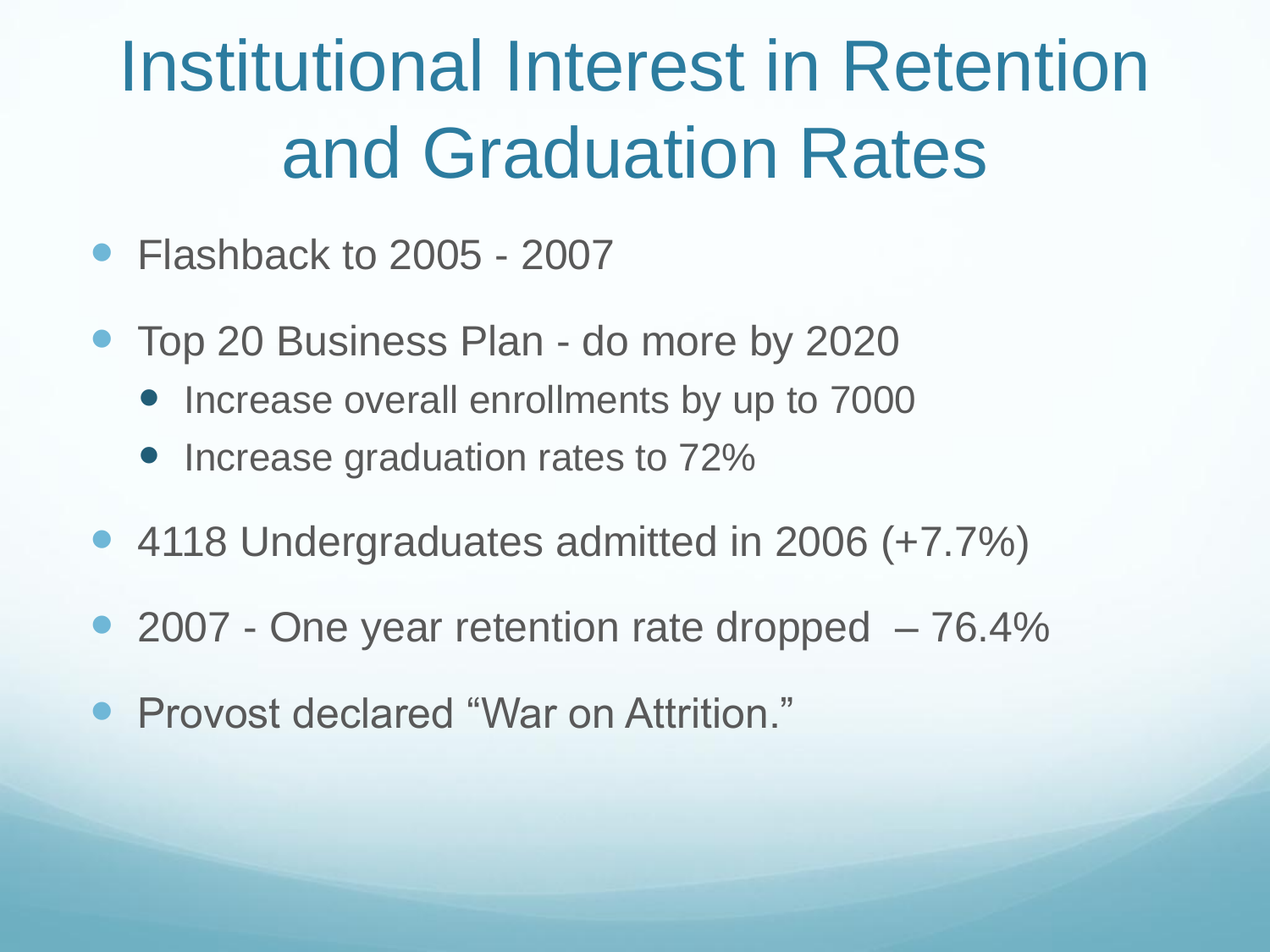### First Year Retention and 6-Year Graduation, 2000-2006



Red = Projected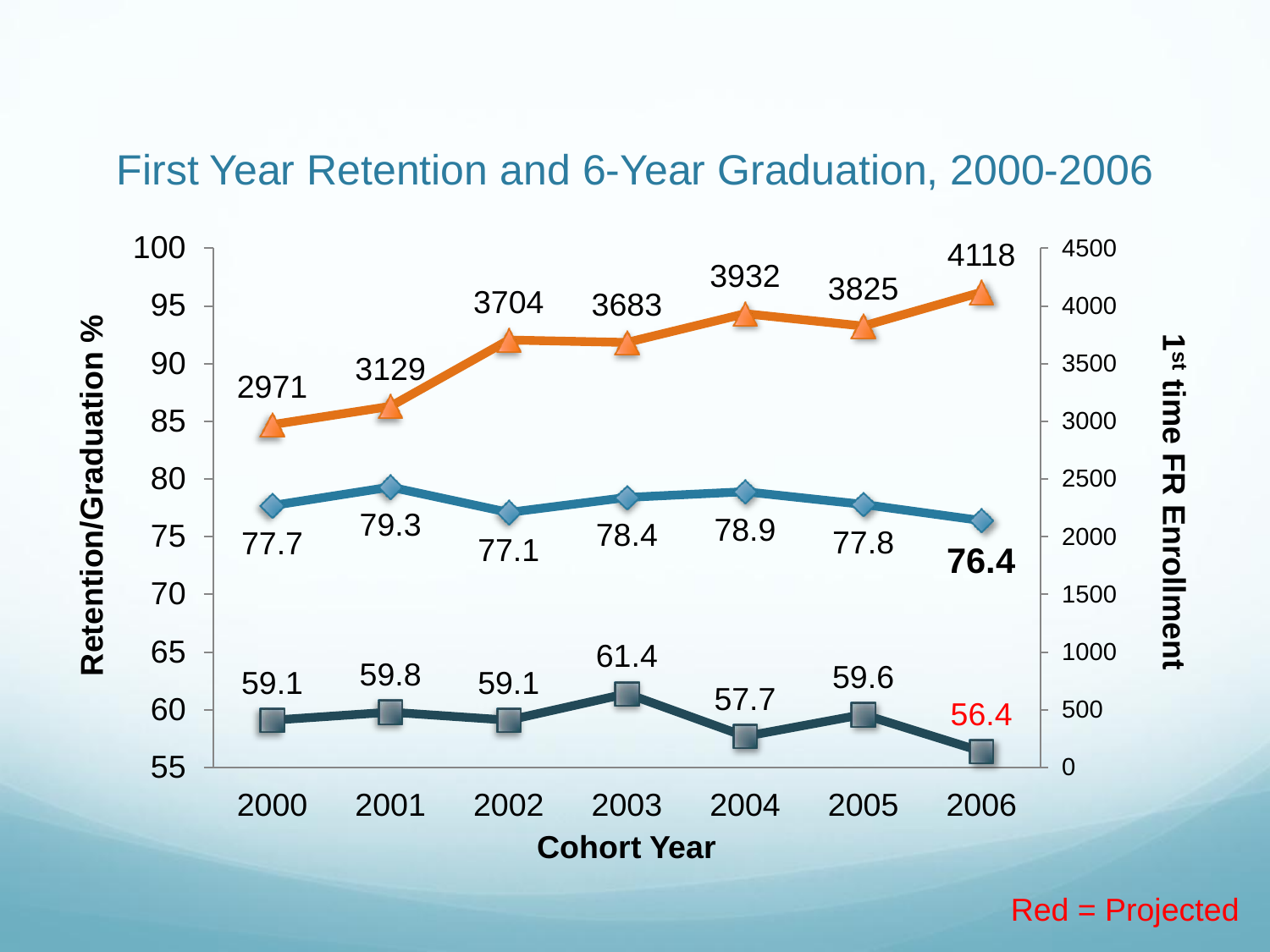### Retention and 6-Year Graduation Rates – UK and Top 20 Benchmarks for 2009



**UK** Benchmarks

Georgia Tech Ohio State U Penn State **Rutgers** Texas A&M UC-Berkeley UC-Davis UCLA UC-San Diego U of Florida U of Illinois U of Maryland U of Michigan U of Minnesota UNC-CH U of Pittsburgh U of Texas U of Virginia U of Washington U of Wisconsin

**TOP 20**

Source: UK Institutional Research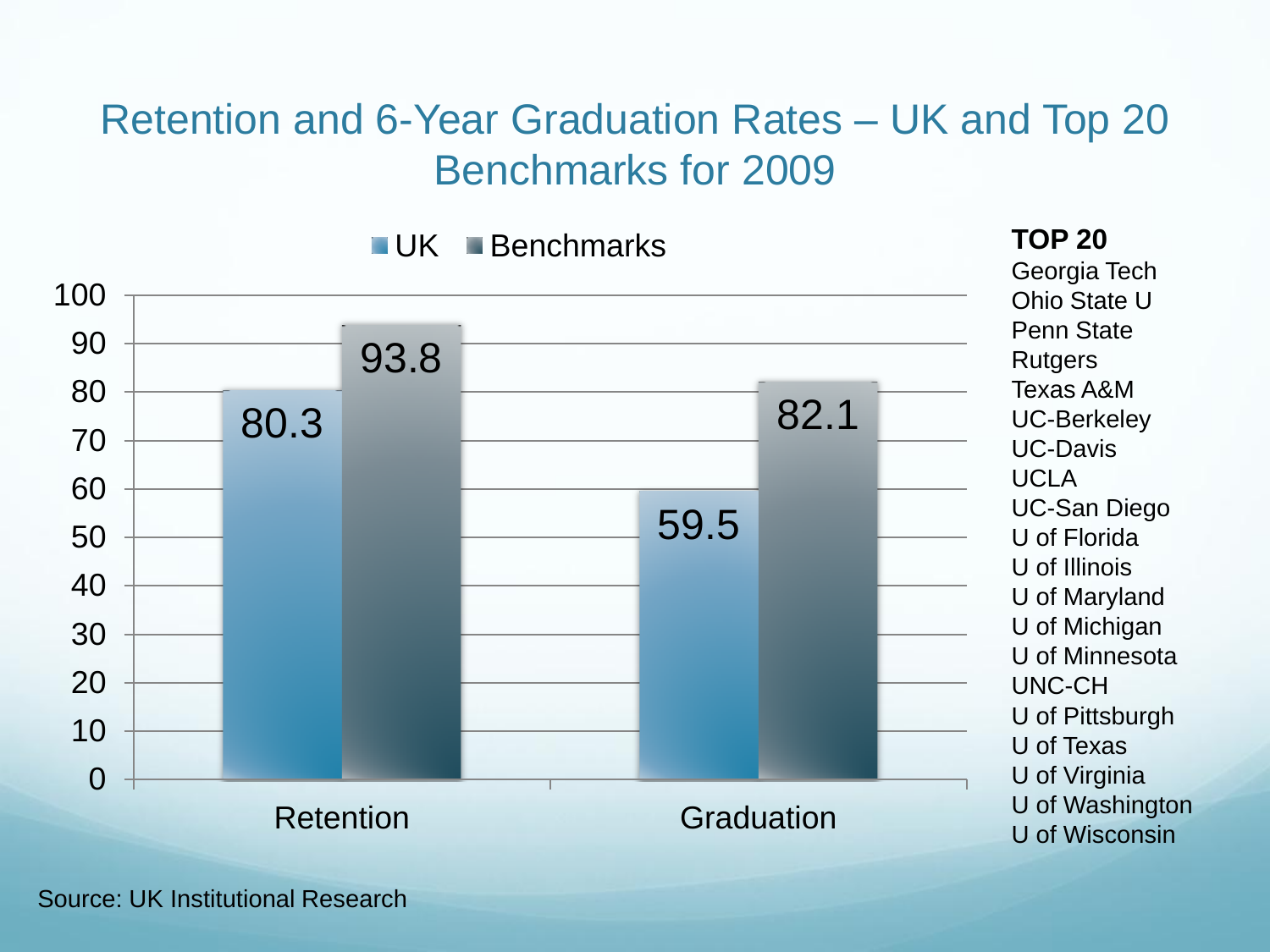## Retention Rates vs ACT- 2007



Office of Institutional Research

**ACT/SAT Score**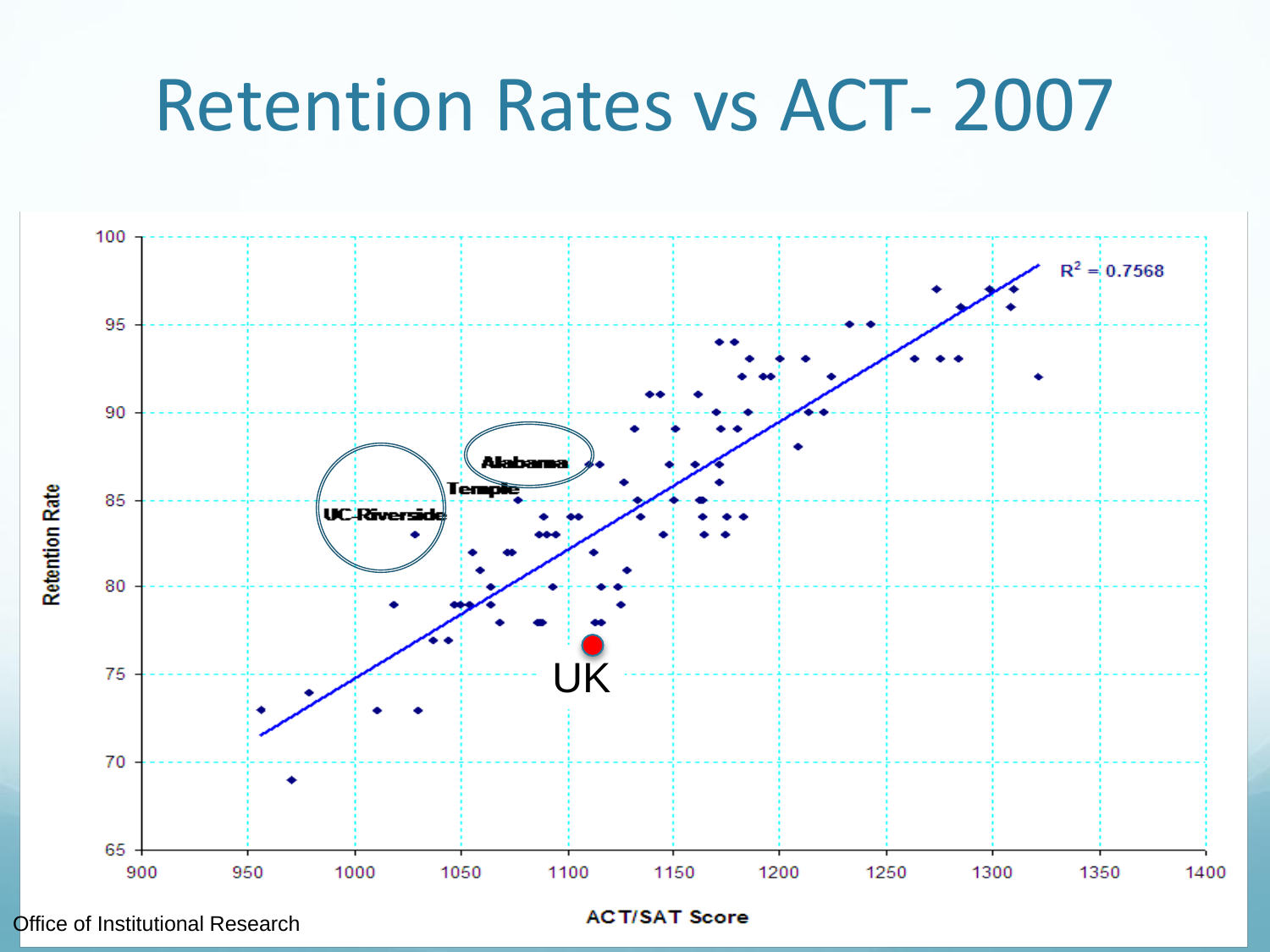

• 90% retention

• 72% graduation

• Shorter time to graduation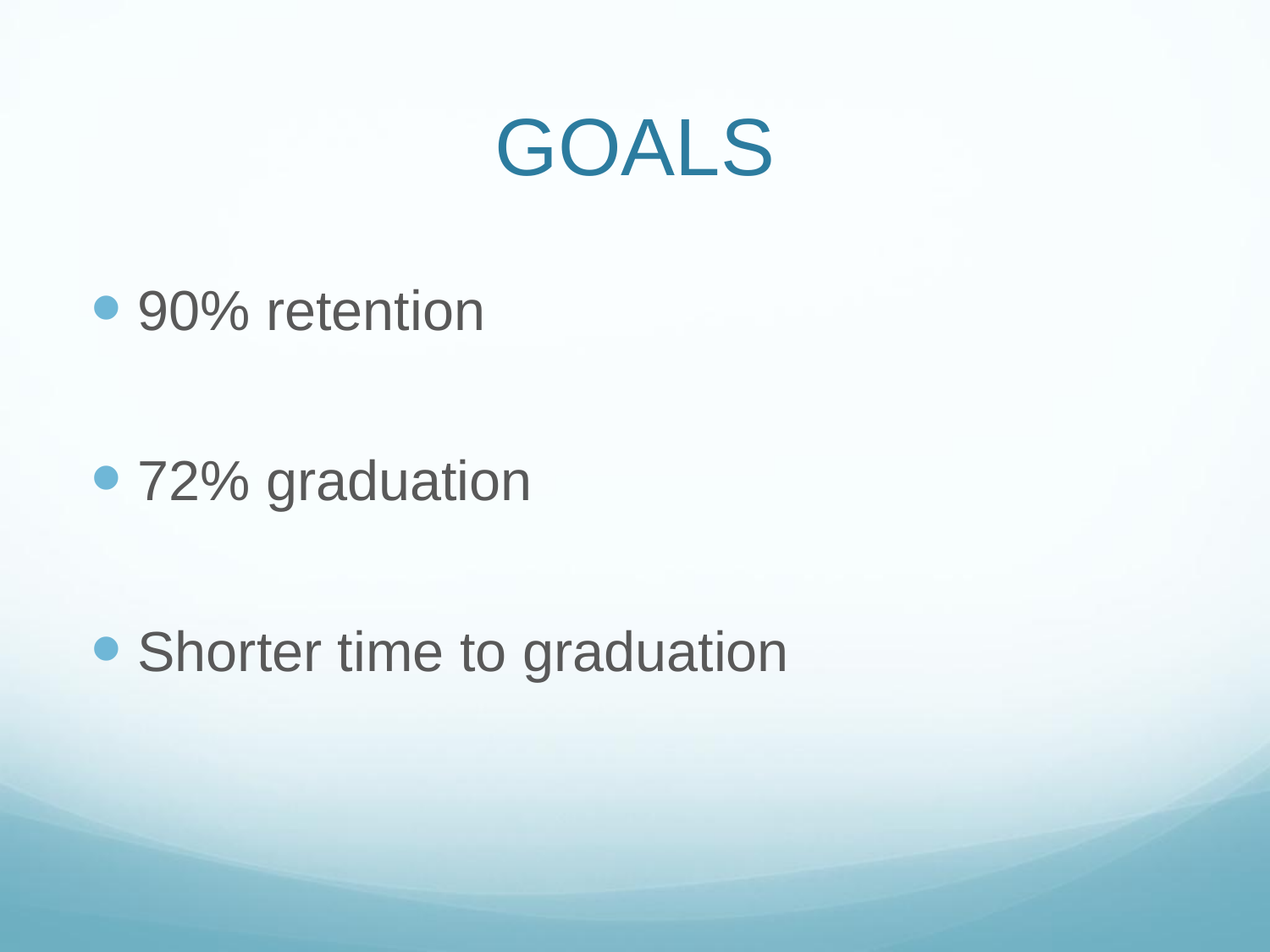# Factors Affecting Student **Success**

- Academic Background
	- HS GPA
	- Standardized Tests
	- Credit for Prior Learning
- Attitude and Motivational
	- Institutional Fit
	- Academic Self-confidence and Commitment
	- Time Management Skills
- **Financial and Socio-economic Background** 
	- Parent Educational Attainment
	- Family Income
	- Distance from Home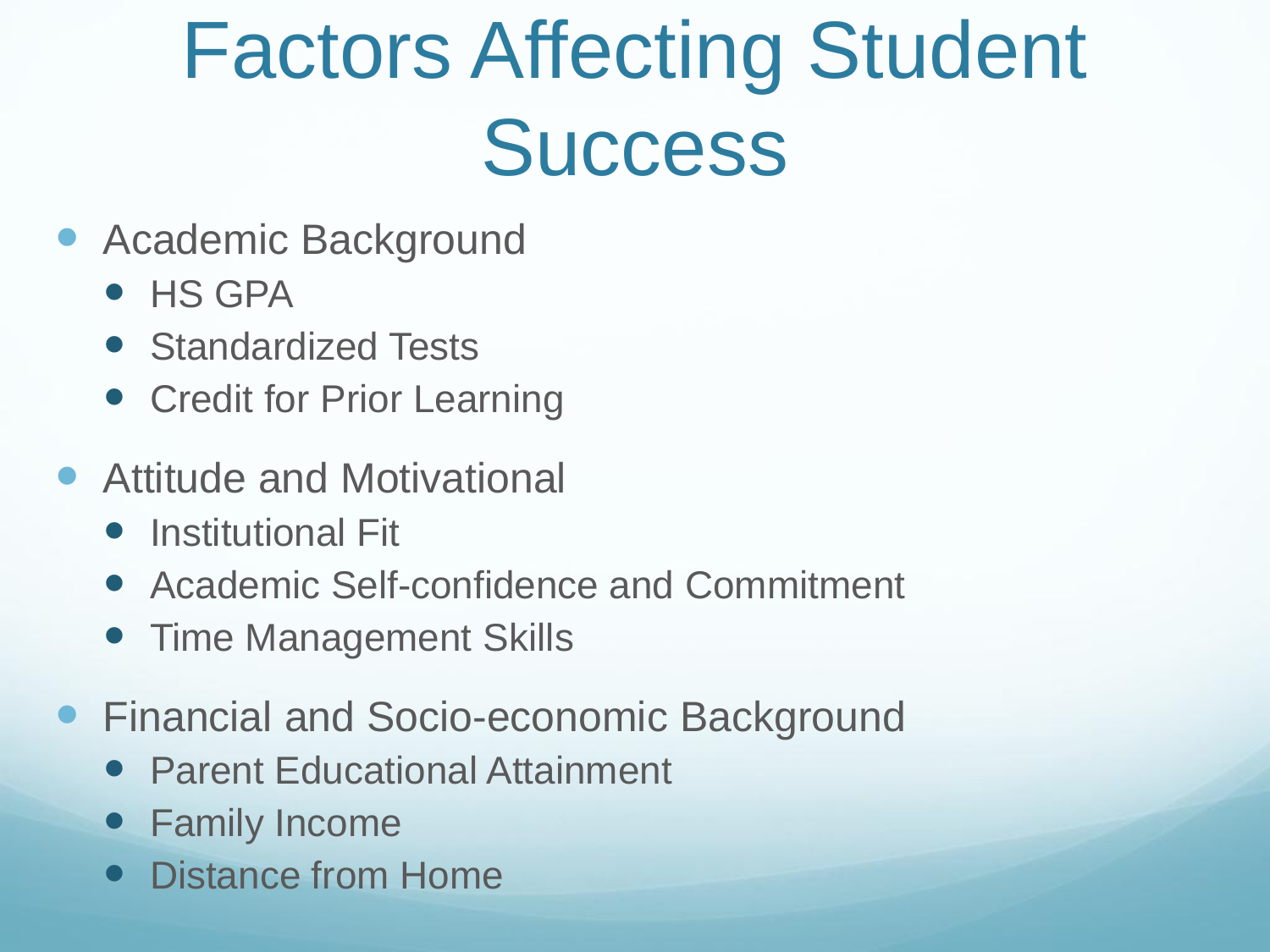# 2009 Demographics and Retention

|                                                      | <b>Yes</b> | <b>No</b> |
|------------------------------------------------------|------------|-----------|
| <b>African American</b>                              | 71.8       | 83.0      |
| <b>First Generation</b>                              | 74.1       | 83.4      |
| Lower Socio-economic<br>as measured by Pell<br>Grant | 73.3       | 84.1      |
| First Gen + LSES                                     | 75.4       | 81.9      |
| <b>Male</b>                                          | 80.3       | 83.2      |
| <b>Out of State</b>                                  | 80.7       | 82.0      |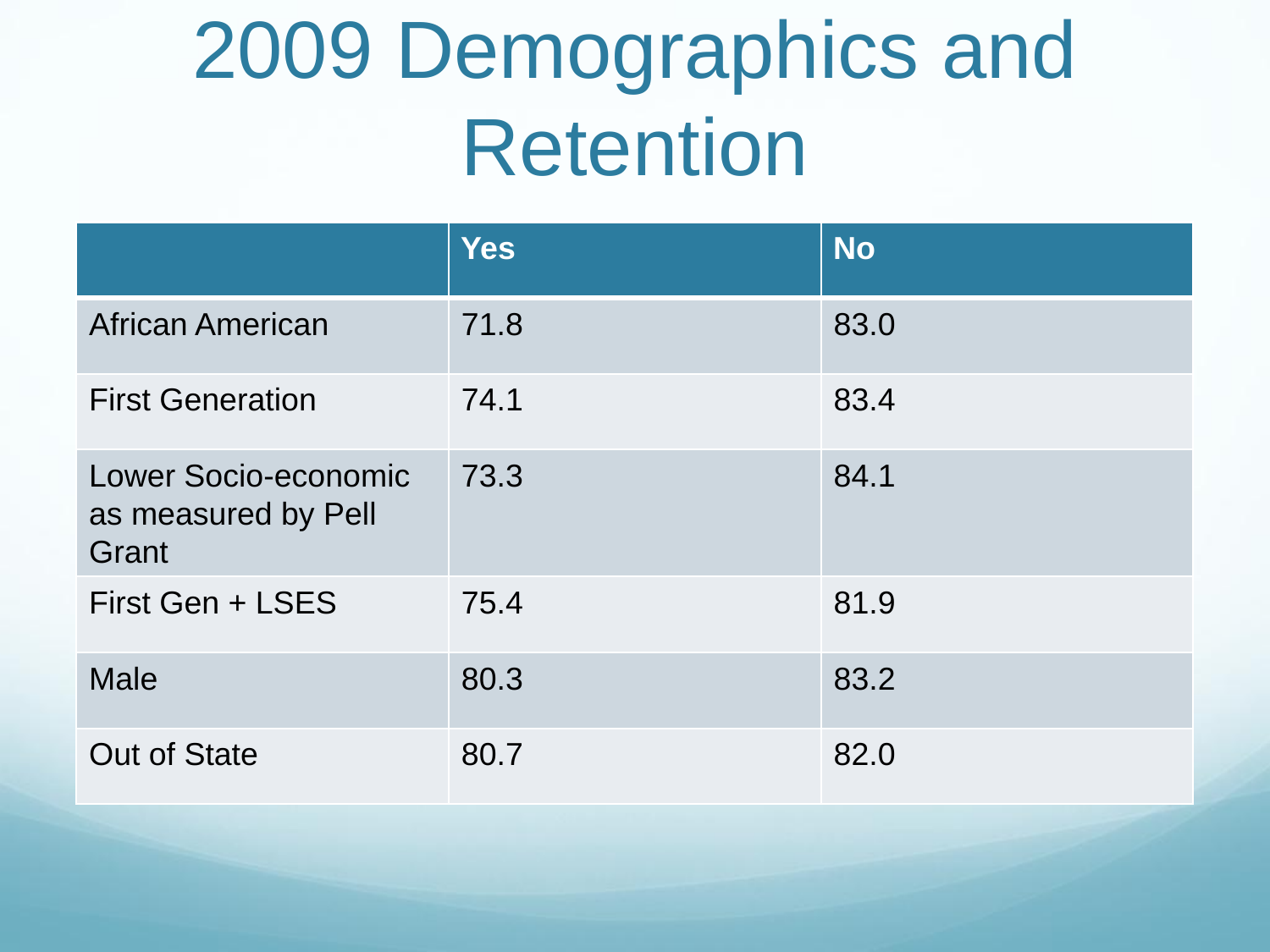# 2009 Retention by Programs

|                          | <b>Yes</b> | <b>No</b> |
|--------------------------|------------|-----------|
| <b>Discovery Seminar</b> | 83.12      | 83.0      |
| <b>Honors</b>            | 96.3       |           |
| <b>UK 101</b>            | 82.0       | 81.5      |
| <b>UK 110</b>            |            |           |
|                          |            |           |
|                          |            |           |
| <b>Out of State</b>      | 80.7       | 82.0      |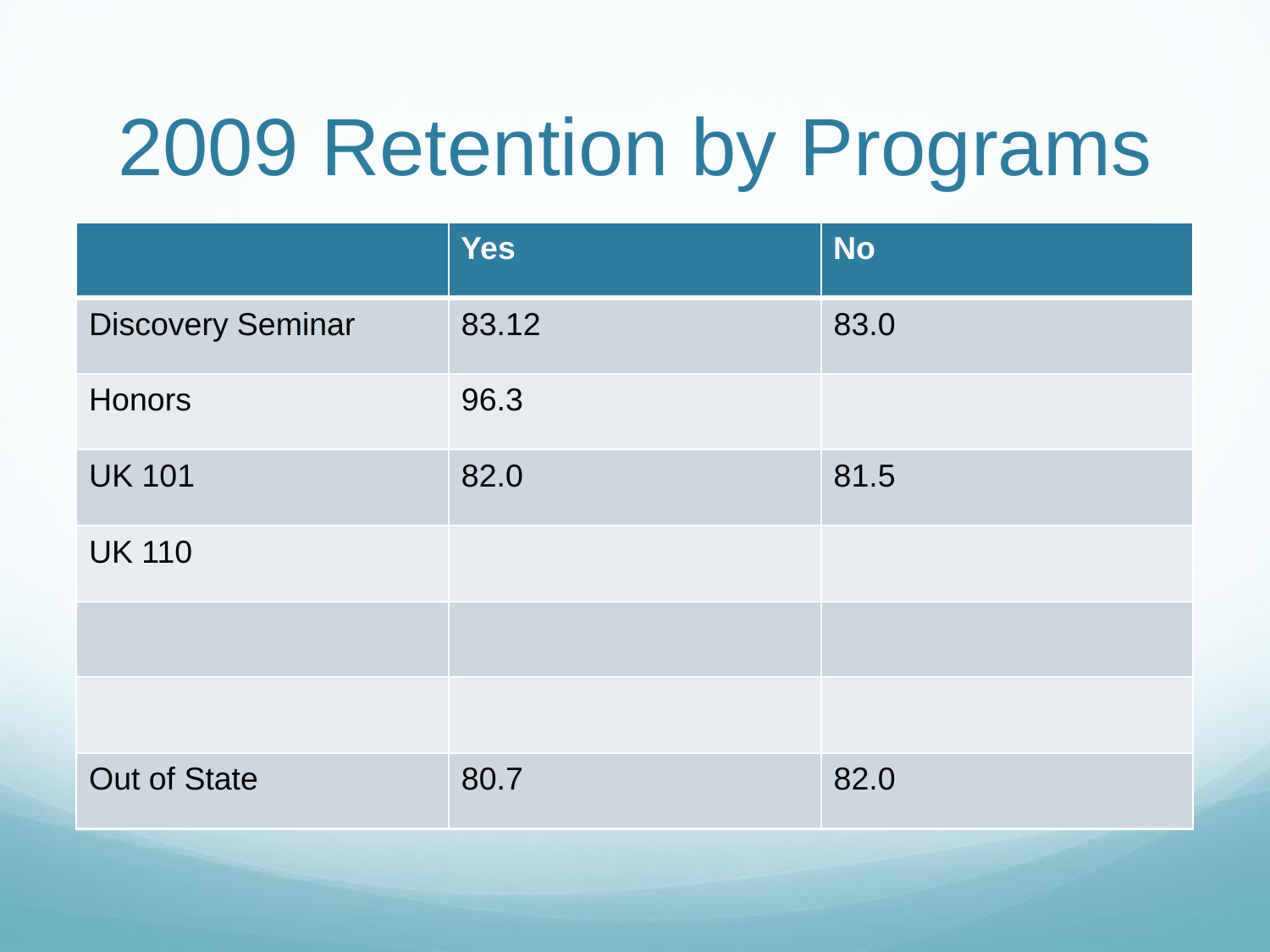# What have we done so far?

- Advising staff additions
- K-Week activities
- **UK 101 expansion**
- Academic Enhancement expansion
- More freshmen living on campus
- Academic Alerts and Midterm Grades
- Financial Alerts and Financial Ombud
- **Targeted interventions by cohort**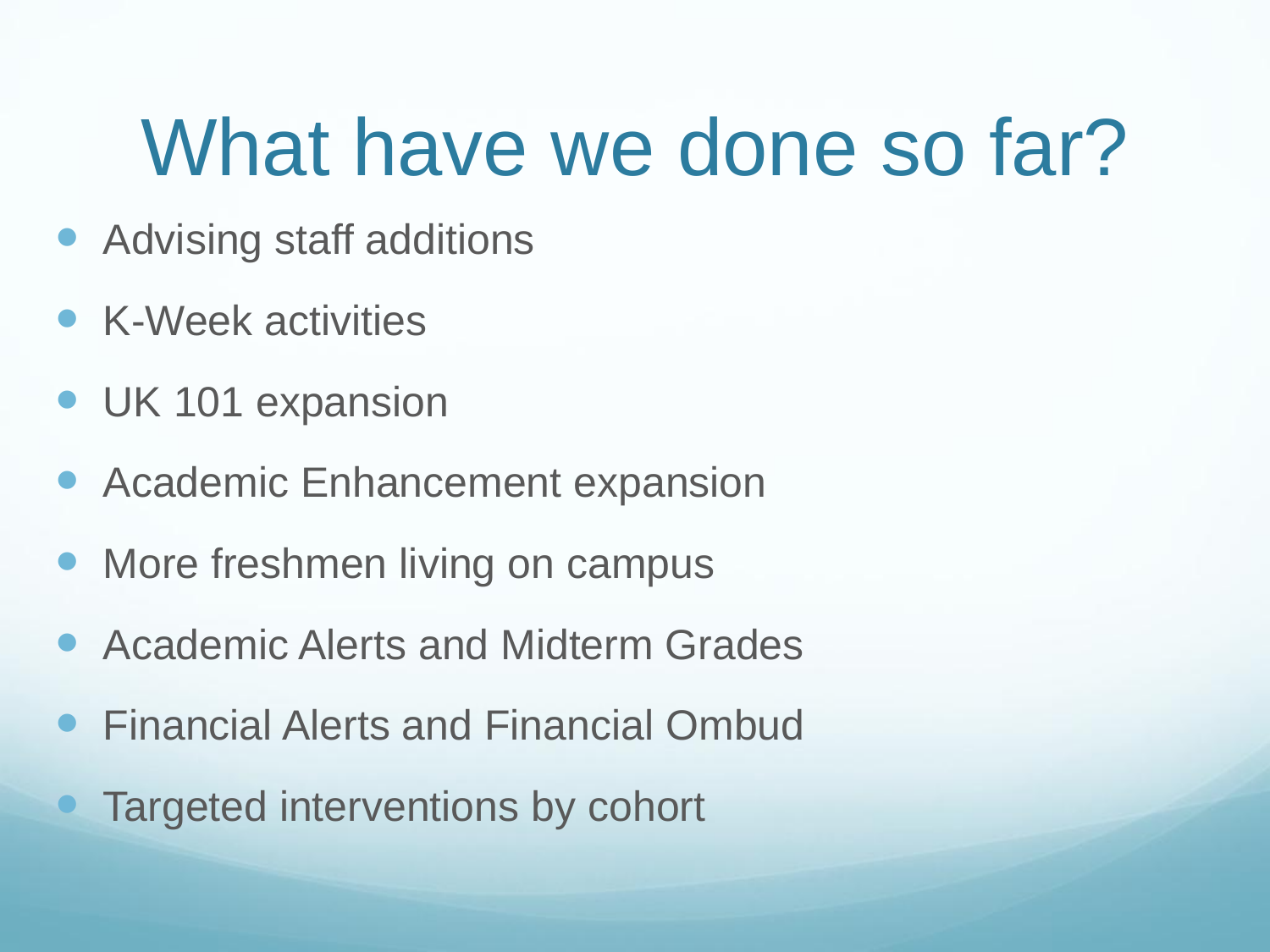### Enrollment, First Year Retention and 6-Year Graduation, 2000-2009



Red = Projected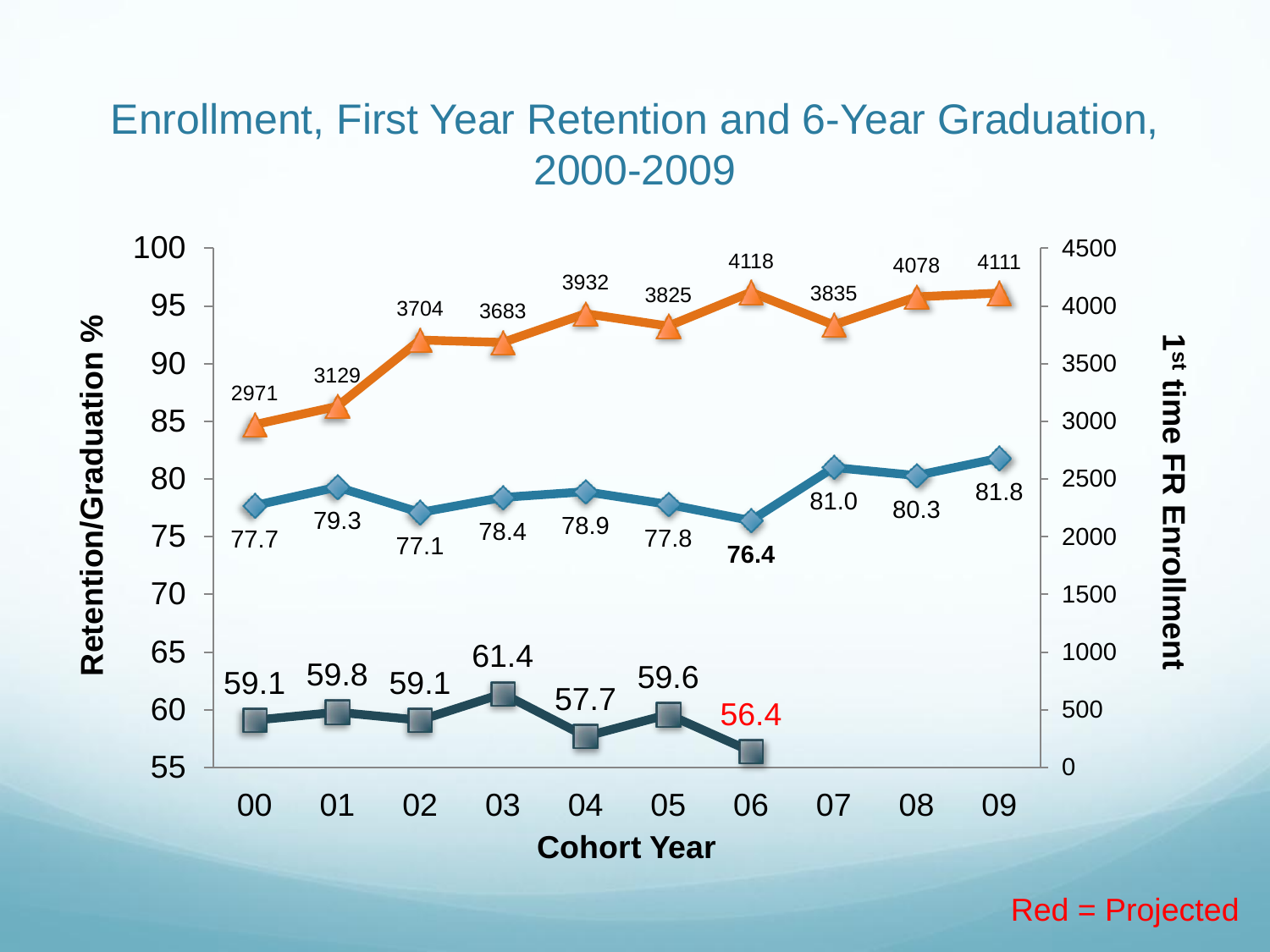## Examples of Success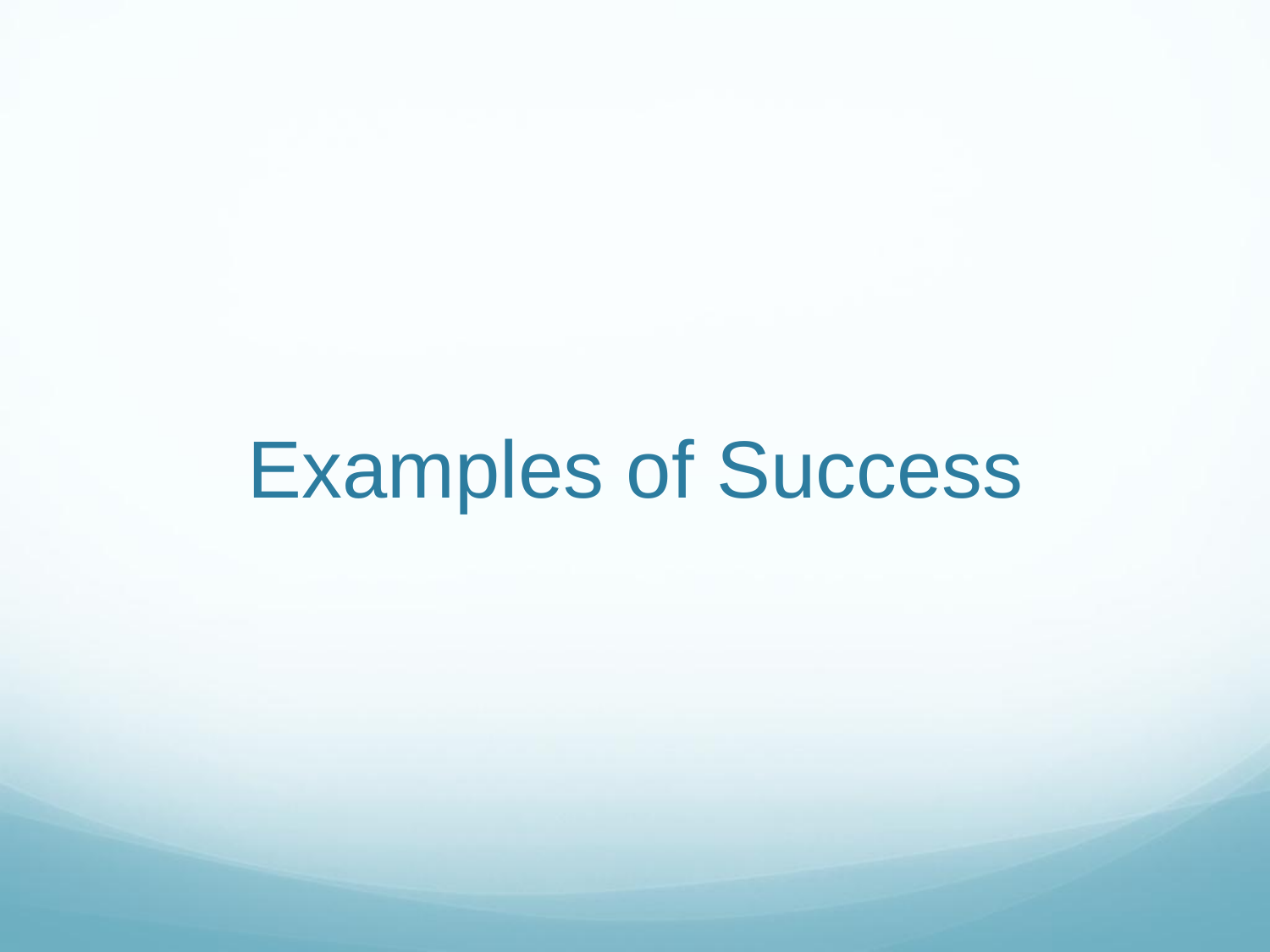### First Generation Status and Enrollment in UK 101 Retention for all Cohorts 2006-2009

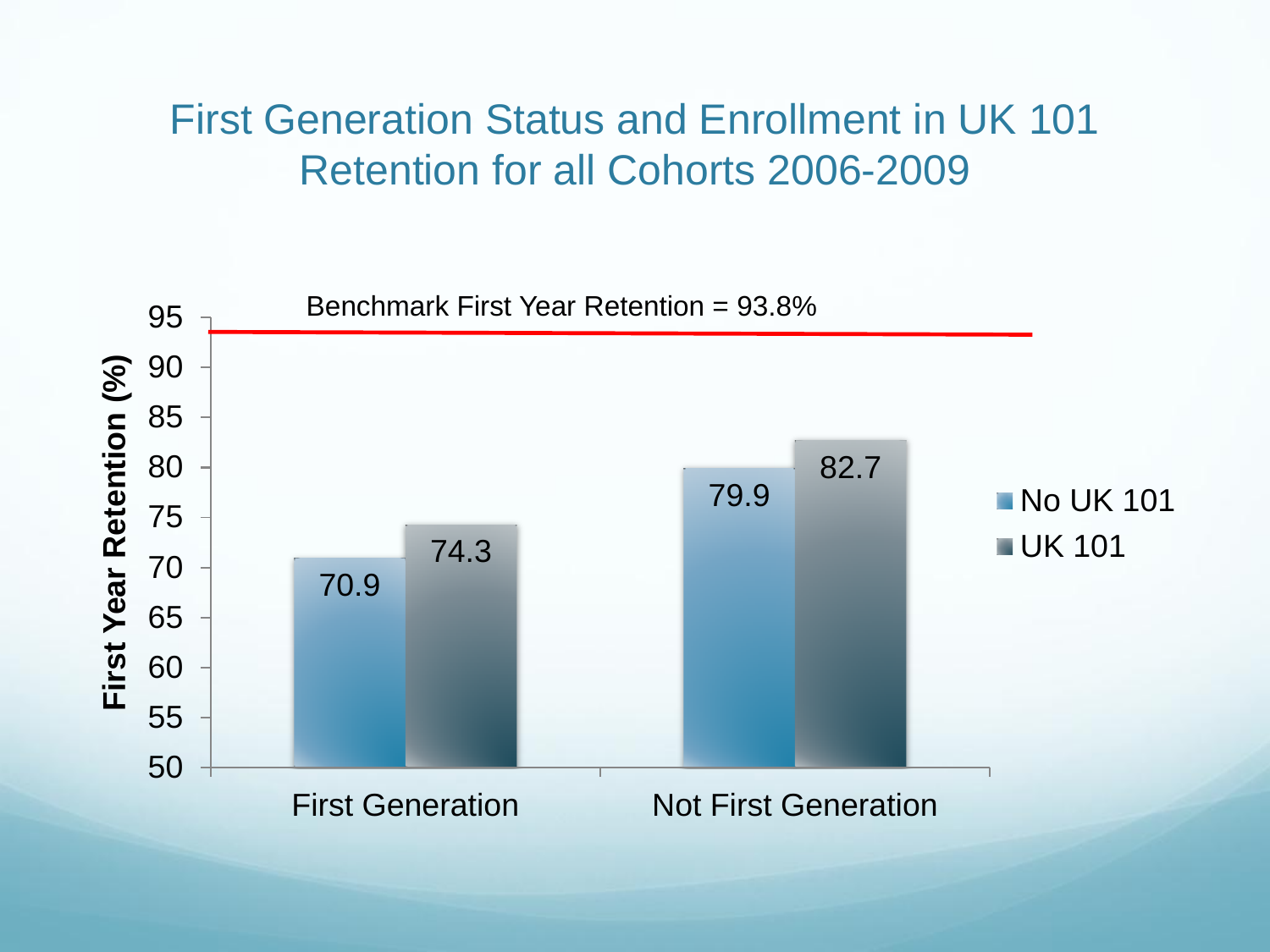## Impact of "The Study" on DEW– 2008-09

■ Overall ■ With Peer Tutoring ■ No Peer Tutoring

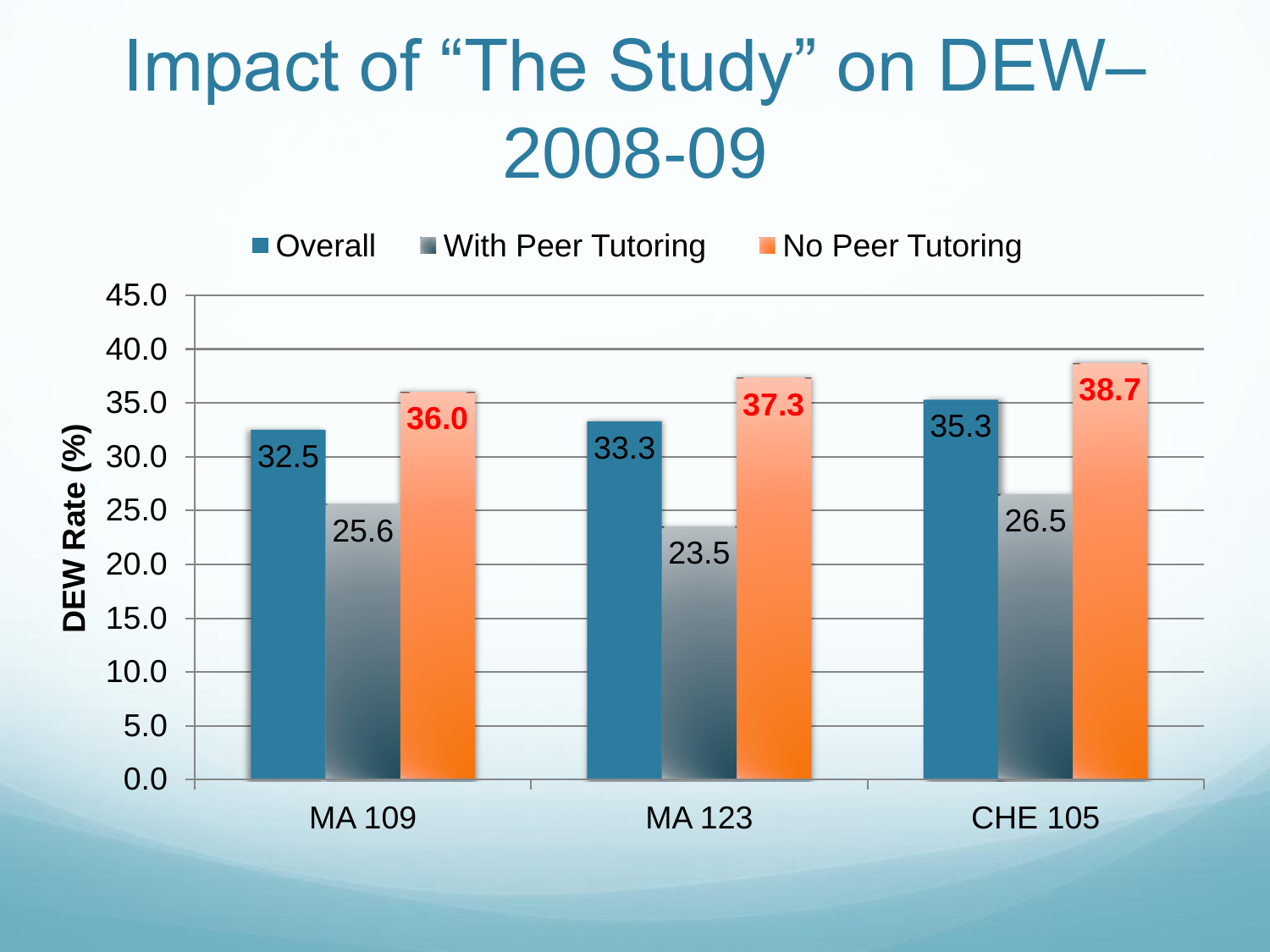## Impact of Peer Tutoring at "The Study" on Retention High School GPA - 2009

No Participation **Participation** 

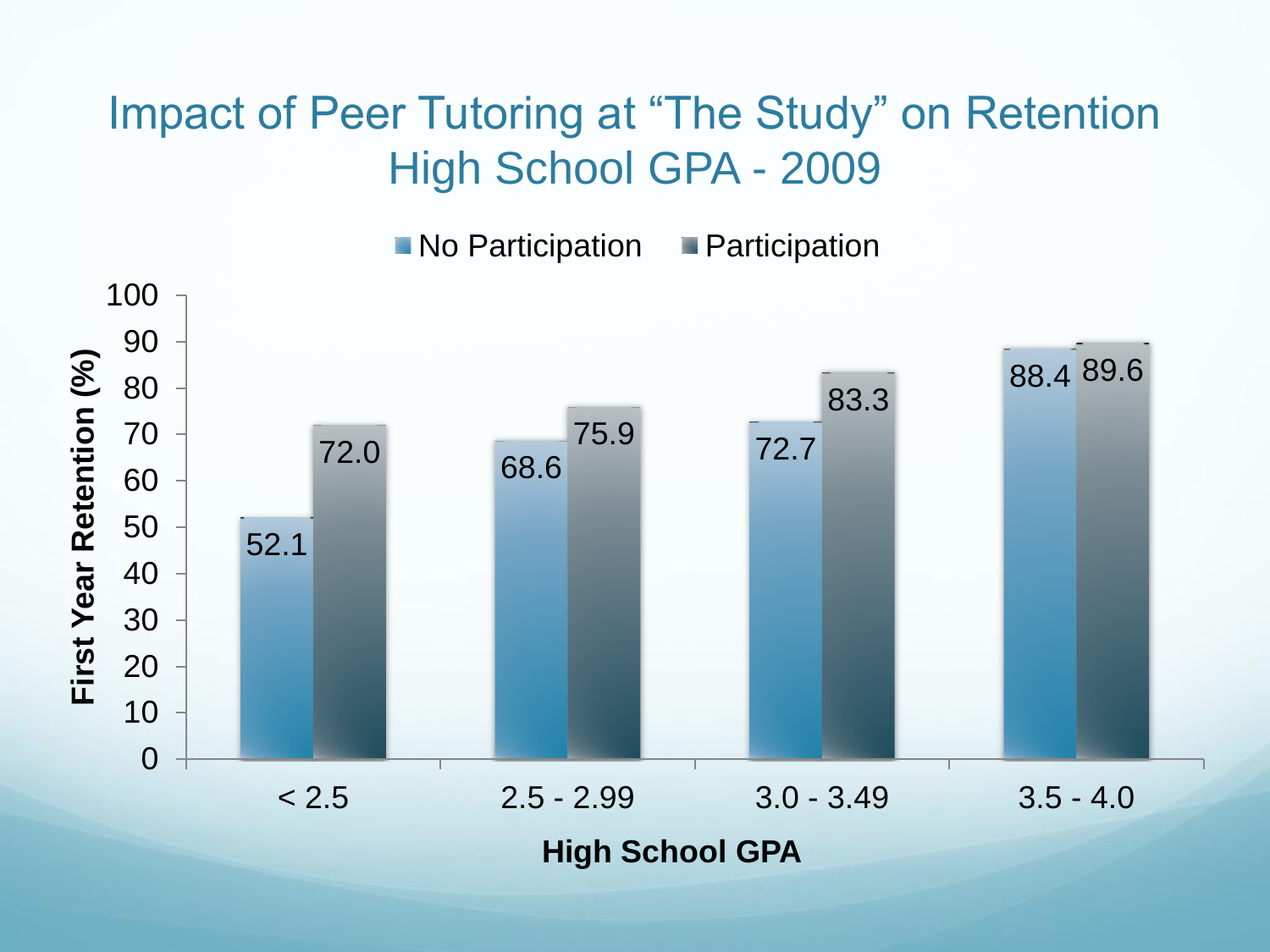# Economic Indicators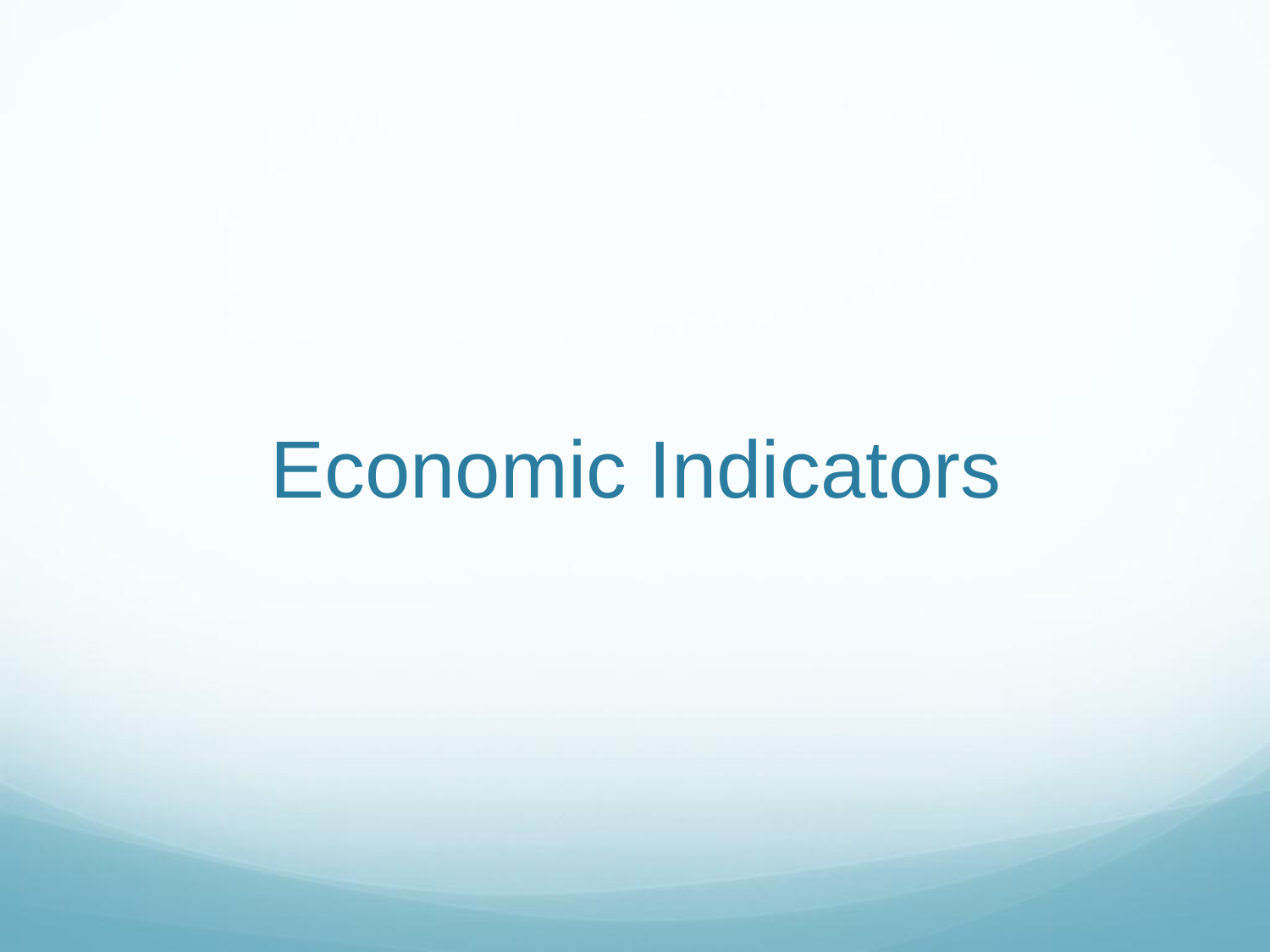## The Cost of Time to Graduation

### **Total tuition and fees of \$4367/semester and assuming full-time enrollment**

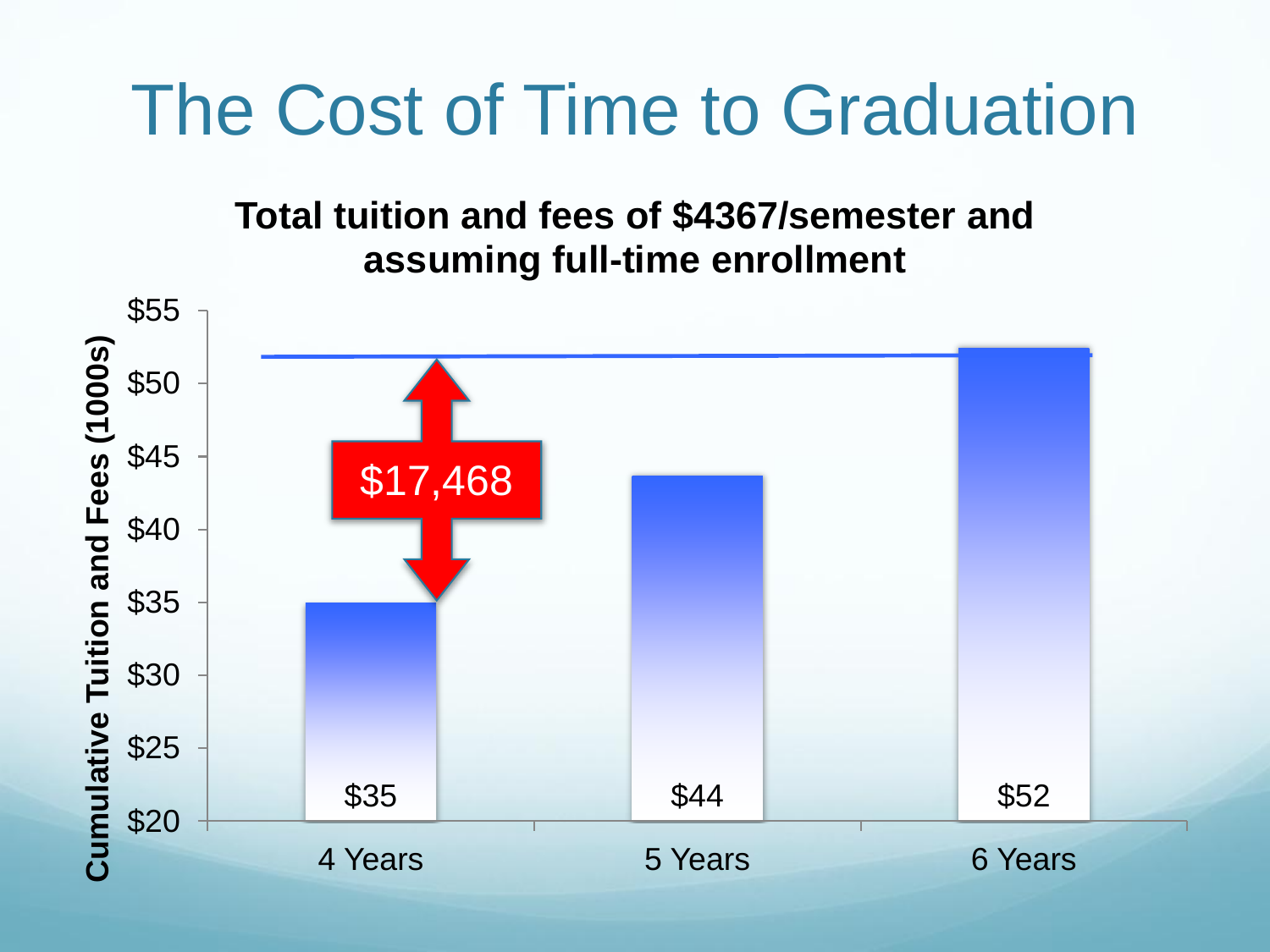# What does Retention Mean in \$\$

- A 1% increase in retention maintained over four years is ca. \$600K, for just that cohort.
- Maintaining our current gains over four years is ca. \$3.3M, for just that cohort.
- Compound that by enhanced retention and graduation for all cohorts in a four year period.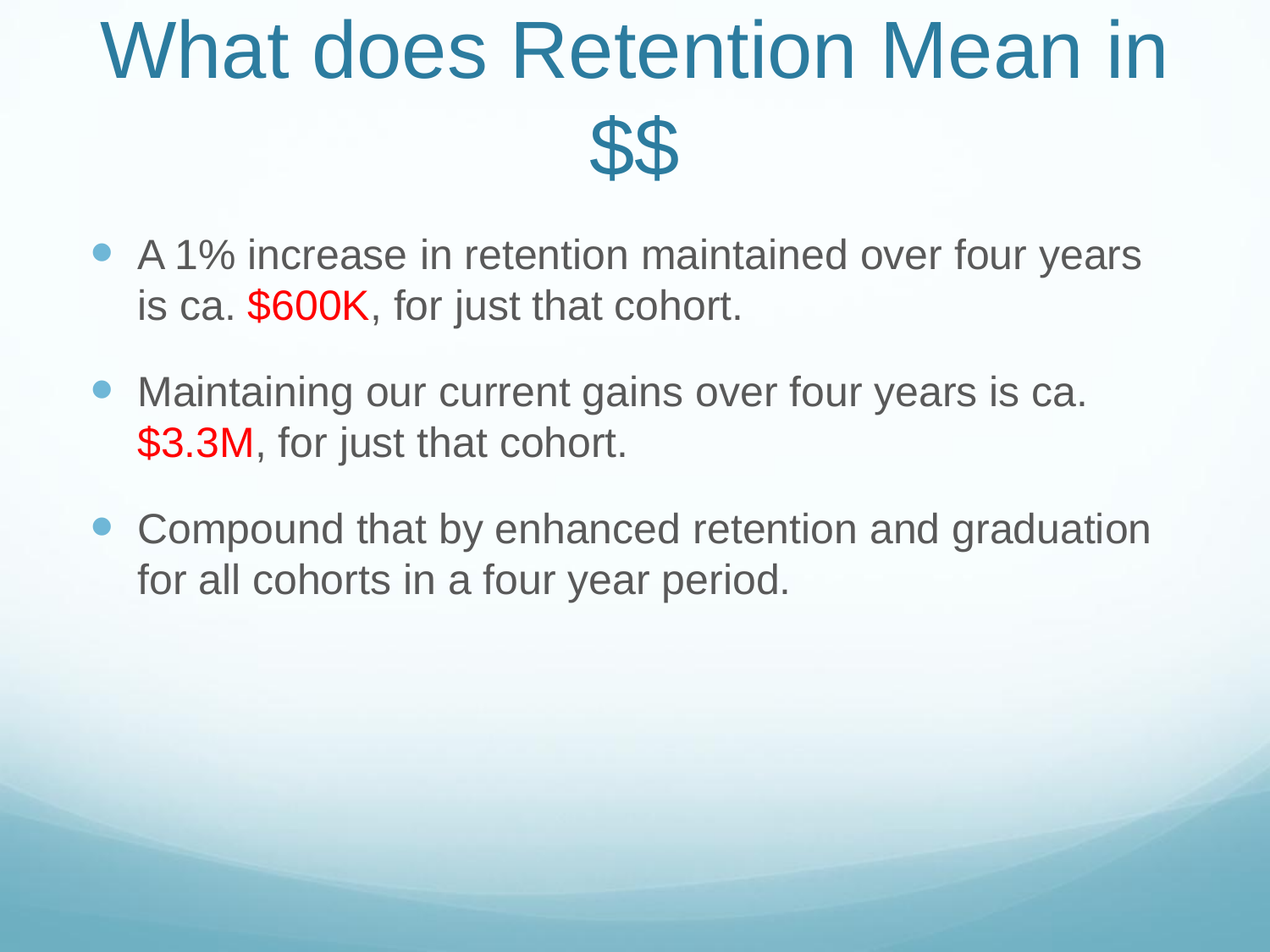# More on the Horizon

- **Gen Ed revision and implementation ACADEMIC**
- Expand Living Learning Communities & Residential Colleges
- Focus on the Sophomore
- Progress to degree analysis, degree navigation
- Consolidate Student Success programs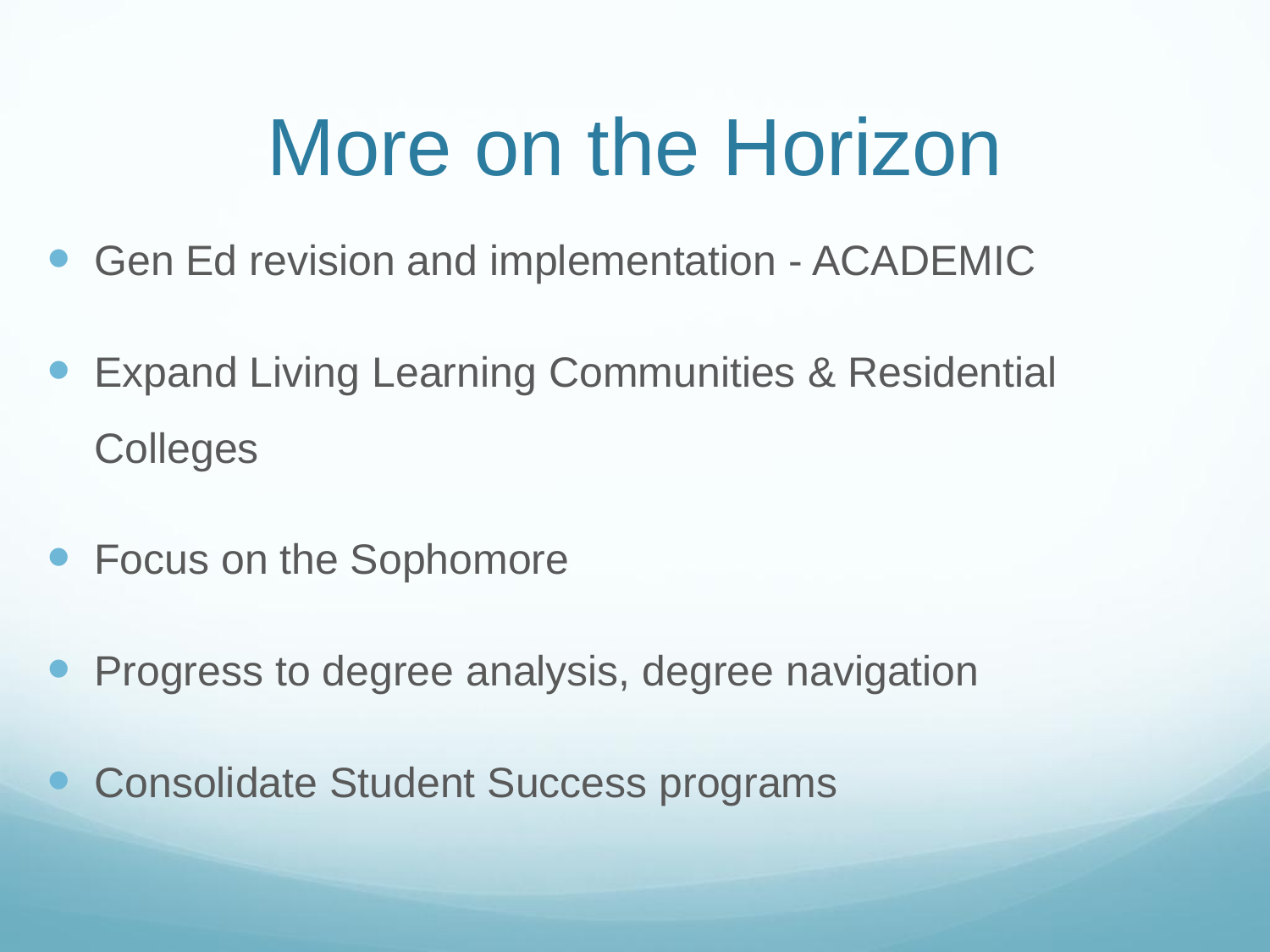# What can Departments/Colleges do?

- Course redesign, curriculum mapping, advising, track student progress, monitor curriculum bottlenecks
- First-year courses and activities in the major
- Continued emphasis on Academic Alerts and midterm grades